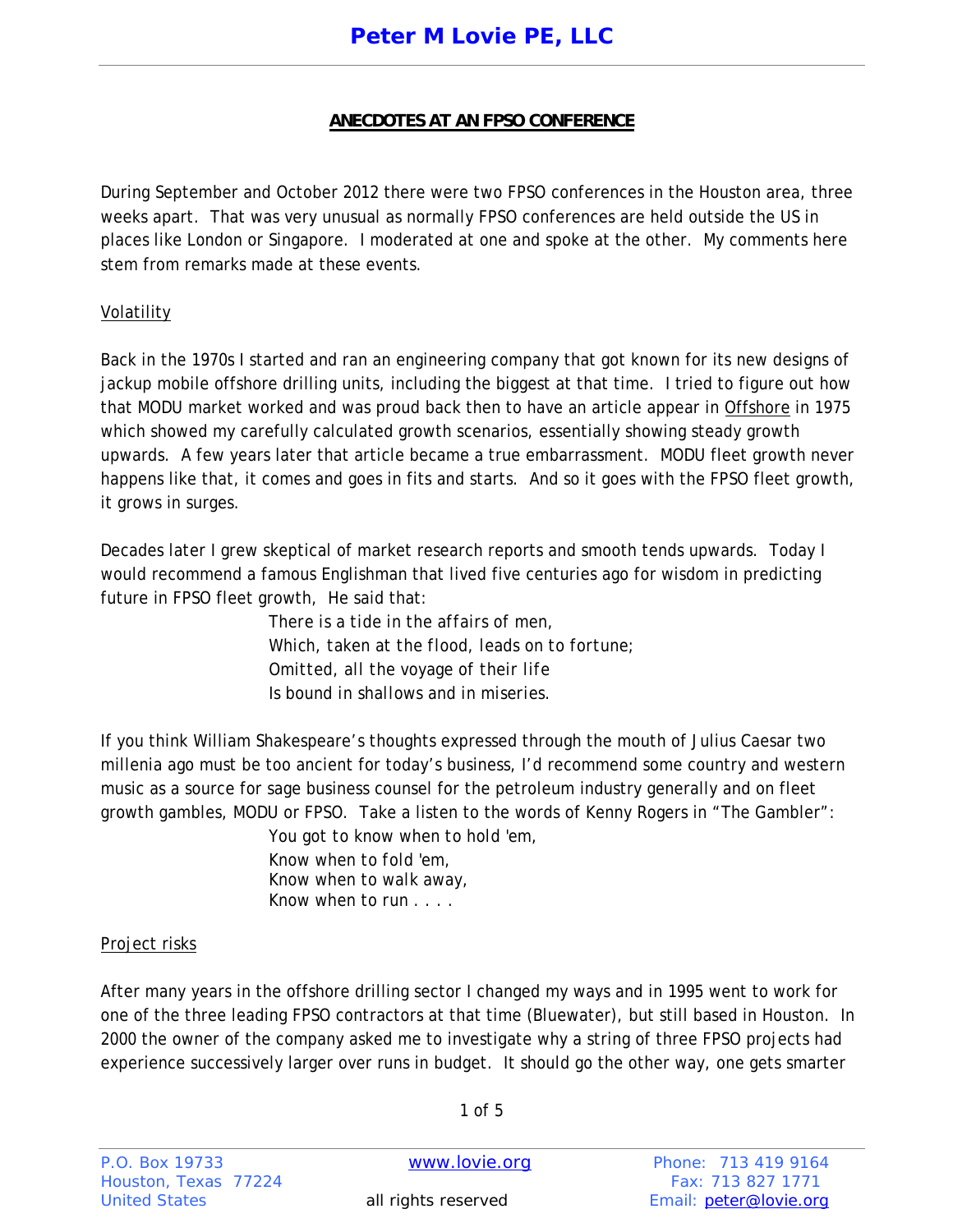## **Peter M Lovie PE, LLC**

 from building the first one and doing it all again and again. But no, it went the wrong way and so I had to diagnose what was going on. It was serious because on a lease contract it meant the return on capital might effectively be halved or worse. So I went to Europe, workshops ensued, talking to people in each stage of the business process and we came to find out that there was a lack of rigor in examining progress and making decisions going forward, step by step.

Nothing dramatic was found (other than the financial impacts) but project management disciplines of the stage gate kind, plus actionable ongoing project information and controls, that major oil companies apply - and which are taught in PMP school - were not there. It turned out these conclusions were not unique in the FPSO industry. At that point in history such difficulties were often worse, with some fabricators taking very bad hits in the late 1990s and early 2000s, worse that we saw as an FPSO owner and operator.

The problem never went away. In 2008 two leading FPSO contractors were reported taking \$200 million hits from project overruns. These guys did not build FPSO all the time, were stretched and ambitious to grow. Project risks were affecting financial performance dramatically.

In the last few years the drillers have managed to get their drillships built on time and on budget, a remarkable achievement considering all the interfaces and worldwide sources for the equipment built into their vessels. It used to be that MODUs were also frequently late and over budget but in their 2009 annual report Transocean spoke of their on time deliveries of multiple drillships, something that drilling contractors never said ten or twenty years earlier!

Independent Project Analysts (IPA) have tracked project performance carefully for many years and one of the worst performing sectors has been the FPSO business. What I encountered in 2000 had been common. IPA have been at OTC in the last two years talking of what they were seeing in project performance generally and particularly with FPSO construction projects.

But the drillers' learnings are not yet shown up much in the FPSO contractors' world.

### Low profitability

In 2008 at an FPSO conference by IBC in November in London Ferncliff, a Norwegian financial house commented on the horrible stock performance of the publically listed FPSO contractors, worse even than the general stock downturn that year. A sampling of 13 FPSOs showed an average return of 8.5% on book capital. Returns on capital employed (ROCE) were miserable, did not justify the exposures taken when other capital industries could offer better. The FPSO builders seemed to do better, kind of like airline terminal companies and airplane builders compared to airline companies owning and managing the assets. I always will remember that particular conference because one speaker did not show up and it was later learned his company was struggling with bankruptcy.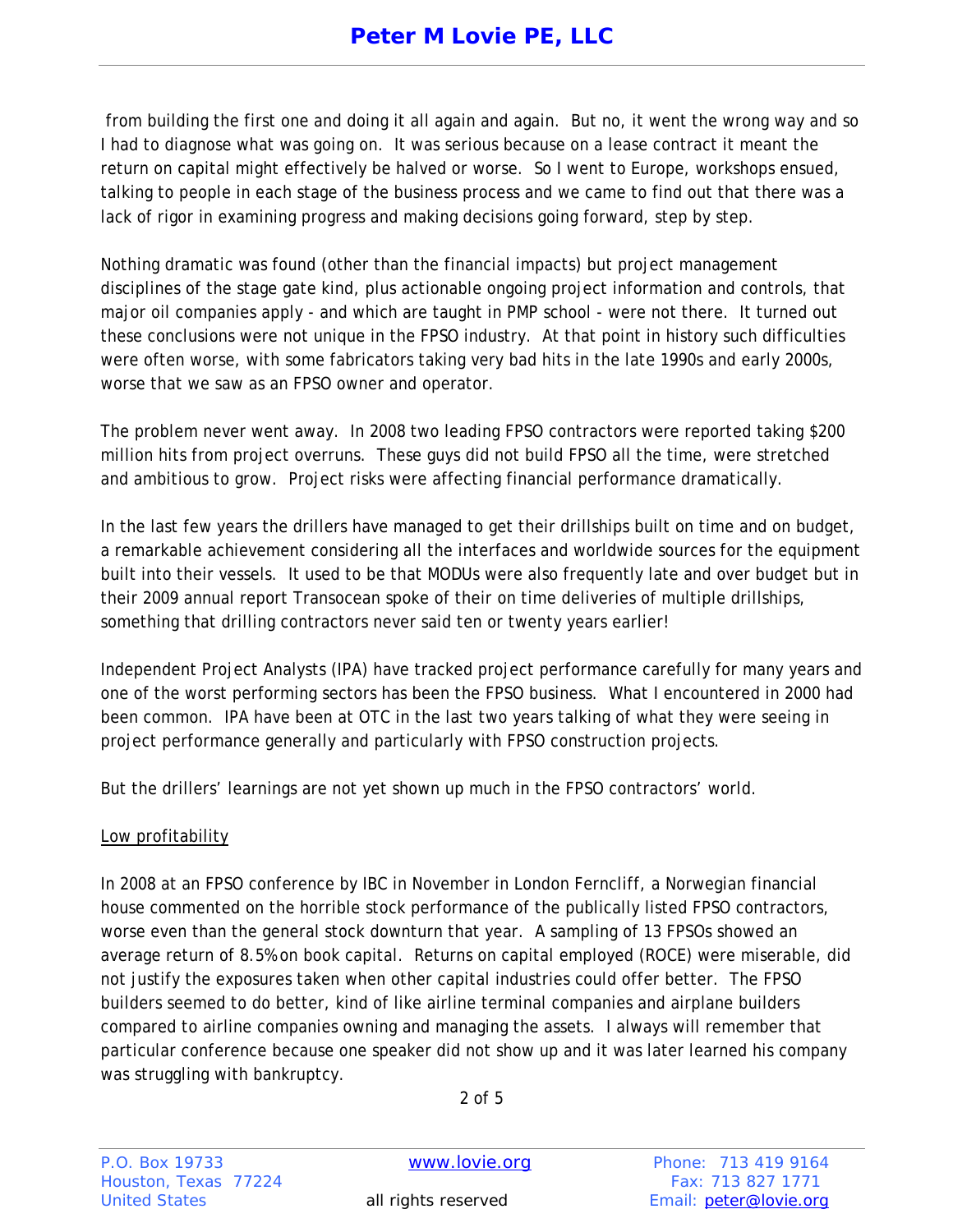# **Peter M Lovie PE, LLC**

At the same FPSO conference a year later another Norwegian from Arctic Securities had the same kind of story of tough times in the FPSO world, despite the widely touted demand for this kind of vessel.

### Spec build FPSOs not good for financial health !

One year later at the same FPSO conference: while sitting on a panel I talked about how the companies that had invested in spec build FPSOs had all gone bankrupt or lost big time. It was not an idea good for one's financial health, the fundamentals were subtly worse than for similar plays in the MODU world: just as demand collapsed, yard prices collapsed, meaning a competitive offering to the spec build could be obtained for much less that the spec build's cost. Some of the industry press picked up on it.

Today it is a lot more obvious: spec build FPSOs are unthinkable. At least not until people have time to forget and another boom kicks off!

### 2012: 'Too much "sexy"', not enough beans on the table

And on now to 2012, when these FPSO business trends from 2000 onwards converge.

At OTC in May and again at the Emerging FPSO Forum in September 2012, IPA's presentations compare "best in class" FPSO project performance versus others in FPSO construction, so it would seem there are signs of hope, some FPSO project teams are doing better than others!

Also at the September FPSO conference in Galveston the chief commercial officer of one of the big three FPSO contractors (Thyl Kint of BW Offshore) was bluntly vocal about the NPV projections heralded for FPSO projects being unrealistic, the low returns and on capital, how it cannot go on, there needs to be a consolidation.

It was all reminiscent of the drillers a few years back. The hyped interest in FPSOs as a booming growth sector was causing 'too much "sexy"' he argued, while the industry needed more "beans on the table" (my words).

I felt it was right on target when few are willing to speak out like that.

The trends of project risks plus more new entrants plus lousy financial results and increasingly complex FPSO projects were combining. A result some of us see is the reluctance of the experienced contractors to bid on new FPSO requirements unless there is indeed some profit potential that they are well placed to secure. Perhaps there are signals of a healthy resistance to the erosion of margins!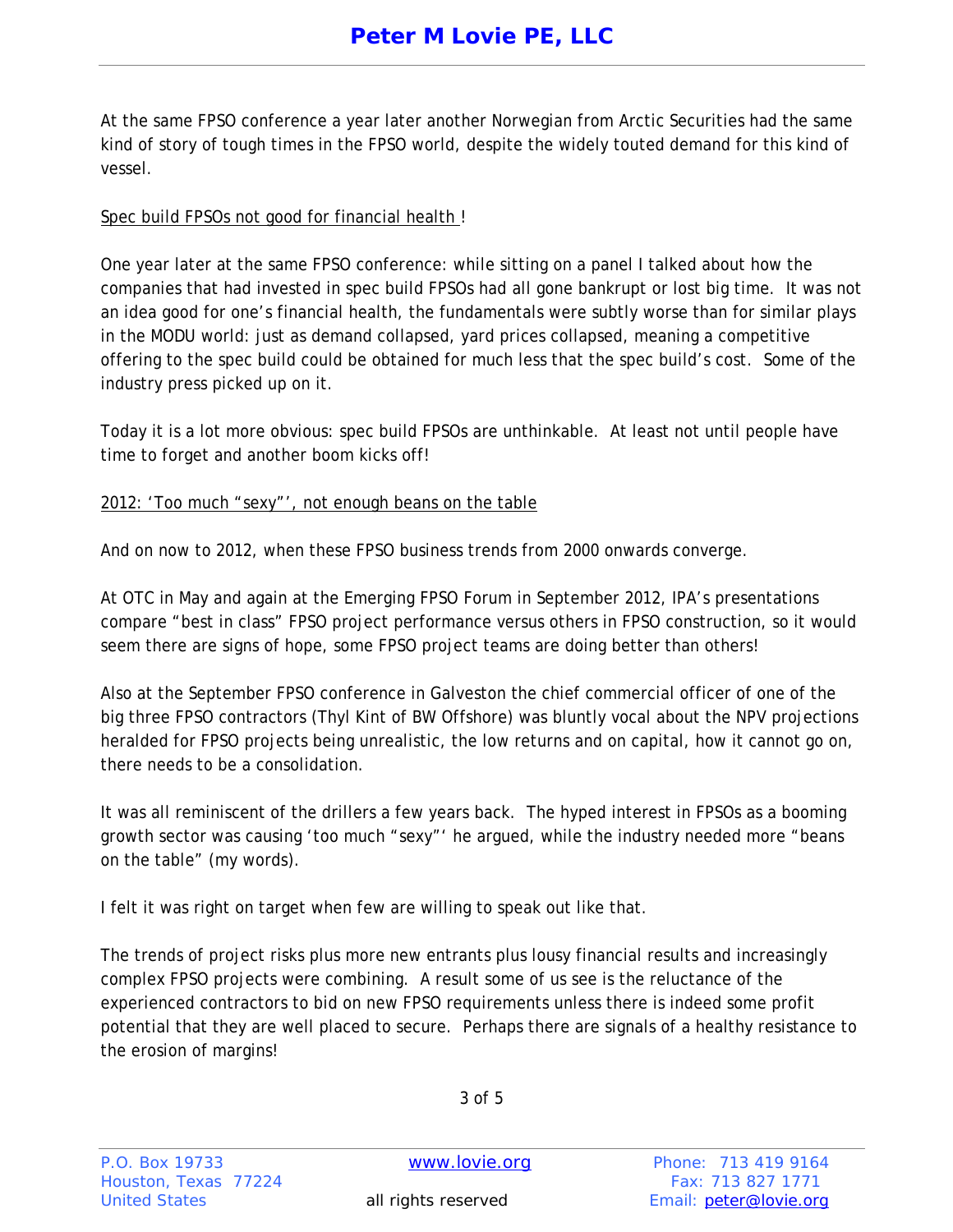## Changes ahead ?

It has been interesting to see how operators do recognize the risks in FPSO projects and want to do something about it to try to mitigate their field development NPV projections via more FEED contracts than before, even competitive FEED and design contracts. When employed in the major projects office of an operating oil company (Devon Energy), we very well recognized how these over runs in time hurt our NPV figures on field developments, and recognized how the suffering contractors had to make a buck too!

Whether the consolidation that happened with the drillers will happen with the many FPSO contractors remains to be seen but the status quo does not look healthy for long term advance for everyone in that game.

### *Macondo* some day, somewhere ?

We all hope there won't be a *Macondo* ahead for the FPSO business. There are some scary facts looking forward. With something like 170 FPSOs out there producing oil today and a record number under construction and yet to leave the yards, there is a fleet that every day has to offload production to a tanker to deliver to a refinery somewhere. Offloading operations offshore are sometimes difficult and hazardous in sea conditions that get rough.

While working for American Shuttle Tankers (later absorbed into Teekay), I learned how spills do happen, even with the most hard won safety cultures and worldwide industry diligence (OCIMF et al) maintaining and improving safety. Spill incidences in that shuttle tanker context were made to go down with the right safety culture and investigation of what all really does affect crew performance. Hotel like quiet relaxing crew quarters have a reason – there's a correlation between crew fatigue and accidents and spills.

In the last year there has been publicity of leaks at subsea wells in the North Sea and in Brazil, all where very responsible operators were in place. Suppose one takes the number of offloading operations at FPSOs and adds in the wells below these FPSOs (5, 10, 20, 40 subsea wells at each FPSO, whatever it is). That becomes a large number of potential spill points, each with a probability attached - a minuscule number for each, we hope, but cumulatively not so miniscule.

Air travel is now very safe despite the potential nightmares of an A380 or 747 being lost. There are millions of barrels of oil on the water every day, being safely moved, year after year. So mankind can manage serious risks!

The FPSO spill risk represents a challenge to our industry, perhaps of a magnitude not widely recognized. All too easy for scare mongers to build up, but something needing attention.